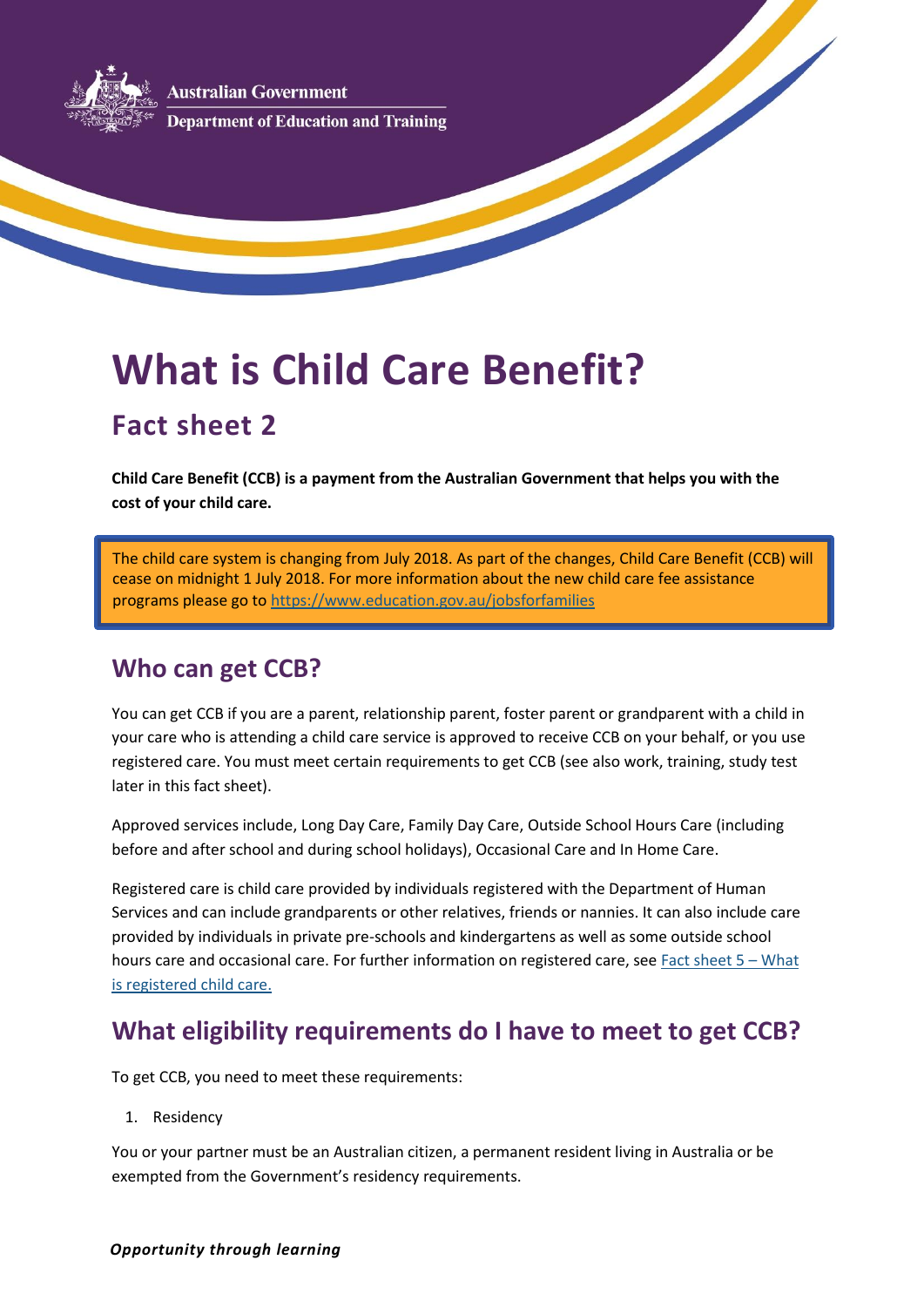#### 2. Immunisation

All children up to the age of 19 must meet the Government's immunisation requirements or have a valid exemption.

3. Responsibility for child care payments.

To get CCB you must be the one responsible for your child care costs. If your employer contributes to your child care through salary sacrificing or packaging, you may not be eligible to receive CCB. Similarly, if another agency or individual pays your child care on your behalf you should test your eligibility with th[e Department of Human Services.](http://www.humanservices.gov.au/customer/subjects/self-service)<sup>1</sup>

# **Is there an exception to the eligibility requirements?**

You must have a Family Tax Benefit or regular care child in your care however your child cannot be your Family Tax Benefit or regular care child if they receive a social security benefit or pension. If your child is on a Disability Support Pension it is possible to receive an exception, if they are living at home with you and they are under 21 years of age.

If you have a child with a disability, to receive this exception and avoid the cancellation of your child care payments you must contact the Department of Human Services before your child turns 16and advise that the child still lives at home and intends to claim the Disability Support Pension.

# **How much CCB can I get?**

Your income level and the type of care you use determines how much CCB you can receive. If your income is too high, you will not receive any CCB for approved care, but you may still be eligible to receive the Child Care Rebate (CCR).

The amount of CCB you get depends on:

- your income and your partner's (if you have one) income
- the type of care you use (CCB approved or registered)
- the amount of care you use
- the reason you are using care
- the number of children you have in care.

**.** 

<sup>1</sup> www.humanservices.gov.au/customer/subjects/self-service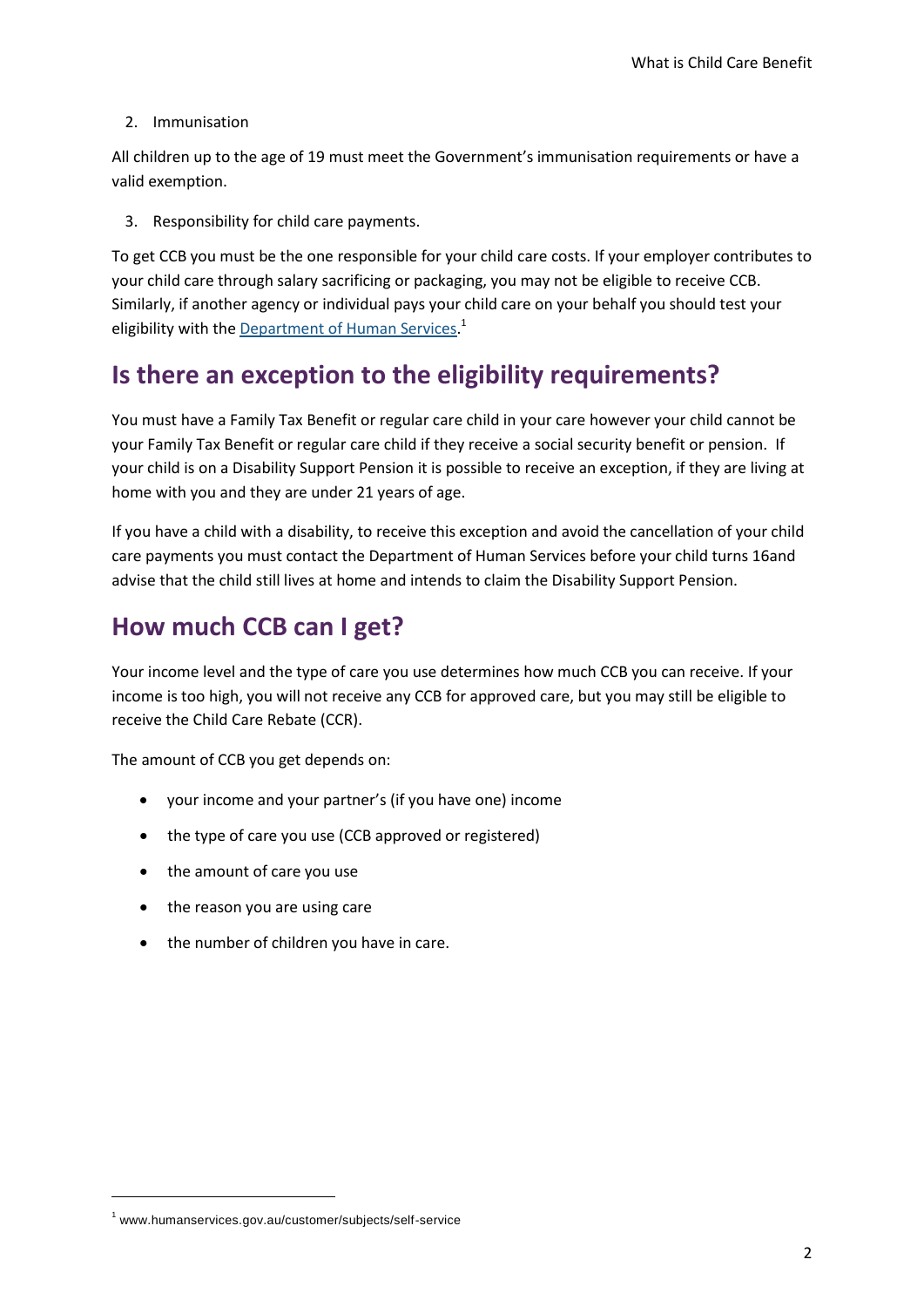# **What are the maximum CCB rates for the 2017-18 financial year?**

| <b>Number of non-school</b><br>children in CCB approved<br>care | <b>Maximum amount of CCB for</b><br>50 hours of CCB approved<br>care for non-school children,<br>including the multiple child<br>loading | <b>Maximum amount of CCB per</b><br>hour per non-school child<br>including the multiple child<br>loading |
|-----------------------------------------------------------------|------------------------------------------------------------------------------------------------------------------------------------------|----------------------------------------------------------------------------------------------------------|
|                                                                 | 2017-18                                                                                                                                  | 2017-18                                                                                                  |
| One                                                             | \$215.00                                                                                                                                 | \$4.30                                                                                                   |
| Two                                                             | \$449.32                                                                                                                                 | \$4.49                                                                                                   |
| <b>Three</b>                                                    | \$701.14                                                                                                                                 | \$4.67                                                                                                   |
| Each additional child                                           | \$233.71                                                                                                                                 | \$4.67                                                                                                   |

**Table 1: Maximum CCB rates for 2017-18 financial year**

**Note:** The multiple child percentage is a higher rate of CCB paid to families with two or more children in CCB approved child care. The maximum rate information for two, three or more children in the table above has the multiple child percentage already applied. The formula to calculate the higher rate of CCB for more than one child in CCB approved care includes the standard hourly rate and the family's CCB percentage as advised by the Department of Human Services. The standard hourly rate for 2017-18 is \$4.30.

Depending on your circumstances (e.g. your income, what type of child care service you use and the number of hours) you may be entitled to a different rate than stated. You should contact the Department of Human Services for a more accurate assessment.

# **What else affects my CCB entitlement?**

Other circumstances that change the rate of CCB entitlement are:

- rates for school children are 85 per cent of the non-school child rates
- a higher part time loading percentage applies to non-school children attending a long day care service for less than 38 hours a week
- a higher standard hourly rate applies to children attending Family Day Care and In Home Care services for less than 37.5 hours a week
- a higher non-standard hourly rate applies to children attending Family Day Care and In Home Care services for any hours outside the service's standard hours
- eligible grandparents who have primary care of a child and receive an income support payment will receive full fee relief for each child in CCB approved child care for up to 50 hours per child per week.

**Note:** If you receive an income support payment you may also get the maximum rate of CCB. As your family's combined income increases above \$45,114 the amount of CCB decreases.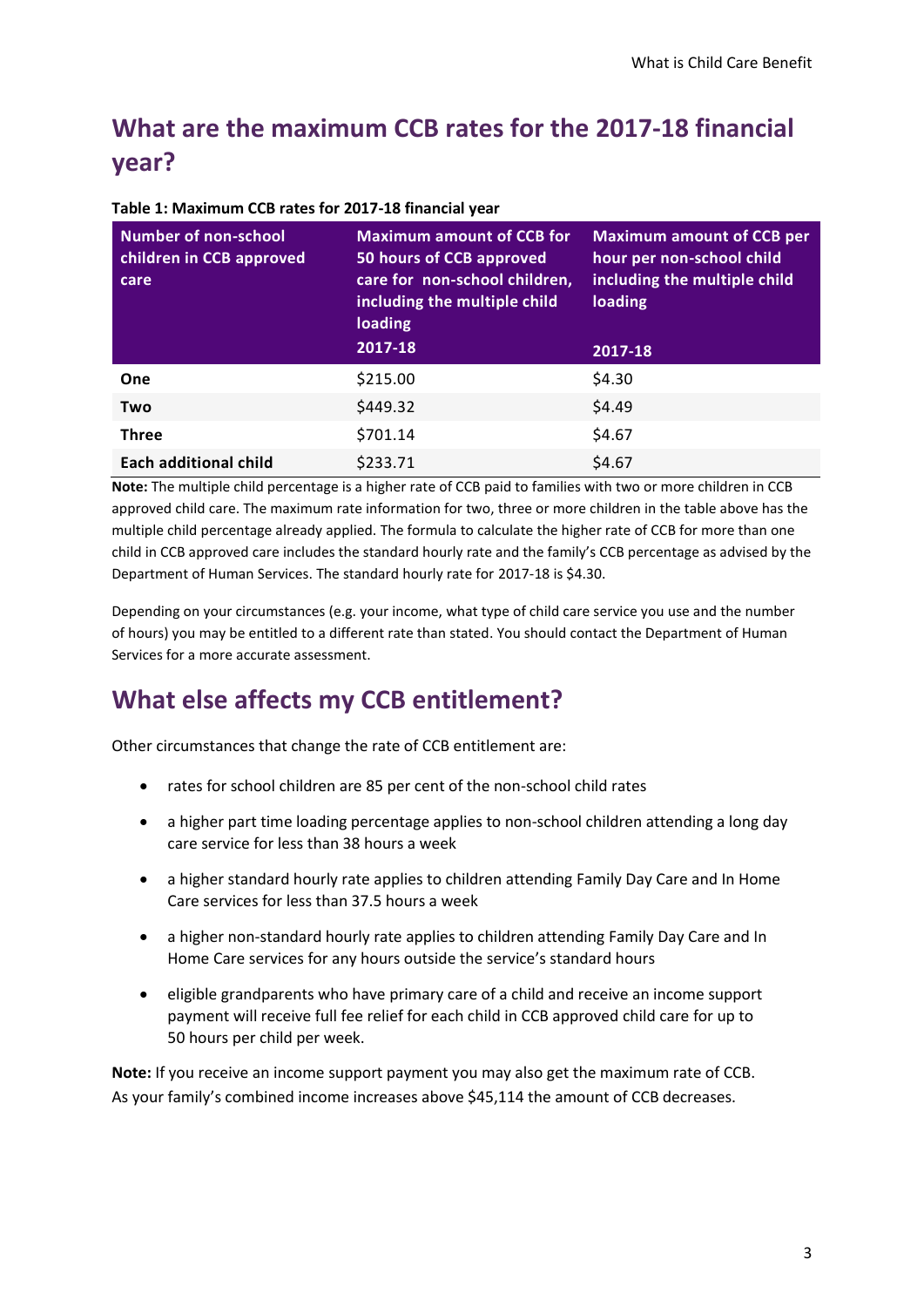# **When do I stop receiving CCB?**

If your family's combined income is above the income limits shown in the table below, you will not receive any CCB. However, if your CCB entitlement is zero due to income you may still be eligible for the CCR.

CCB is not available over the following limits.

| Number of children in approved care | Income limits for 2017-18 |
|-------------------------------------|---------------------------|
| One                                 | \$156,914                 |
| Two                                 | \$162,633                 |
| <b>Three</b>                        | \$183,655                 |
| <b>Each additional child</b>        | \$34,724                  |

| Table 2: CCB Income Limits per child in approved care for 2017-18 |  |  |  |
|-------------------------------------------------------------------|--|--|--|
|-------------------------------------------------------------------|--|--|--|

**Note:** You can now use the Child Care Estimator online to work out your possible entitlement to CCB and CCR for CCB approved child care. Visit *Child Care Estimator*<sup>2</sup> or *MyChild website*<sup>3</sup>.

#### **What if my child is absent from child care?**

CCB, CCR and Jobs, Education and Training Child Care Fee Assistance (JETCCFA) can be paid in some situations if you are charged for child care when your child is absent. More information is available in Fact Sheet 9-[Absences from child care](https://docs.education.gov.au/node/3206)<sup>4</sup>.

# **How much CCB do I get for registered care?**

The table below outlines the amount of CCB you can receive for registered care for the 2017-18 financial year. Your family's income does not affect the amount you can get.

| Table 5: CCD INCRISTER Care nate for E017 10                |         |  |
|-------------------------------------------------------------|---------|--|
| <b>Registered Care Rate-Non-school child</b>                | 2017-18 |  |
| Per hour each child                                         | \$0.719 |  |
| Maximum CCB for 50 hours of care per week<br>for each child | \$35.95 |  |

#### **Table 3: CCB Registered Care Rate for 2017-18**

**Note:** Rates for school children are 85 per cent of the non-school rate.

#### **How do I receive my CCB for approved care?**

There are two ways families can choose to get their CCB, depending on their preferences:

 you can have it paid directly to your child care service (this means the fees you pay out of your own pocket are reduced).

**.** 

<sup>2</sup> www.humanservices.gov.au/customer/enablers/online-estimators

<sup>3</sup> www.mychild.gov.au

<sup>4</sup> docs.education.gov.au/node/3206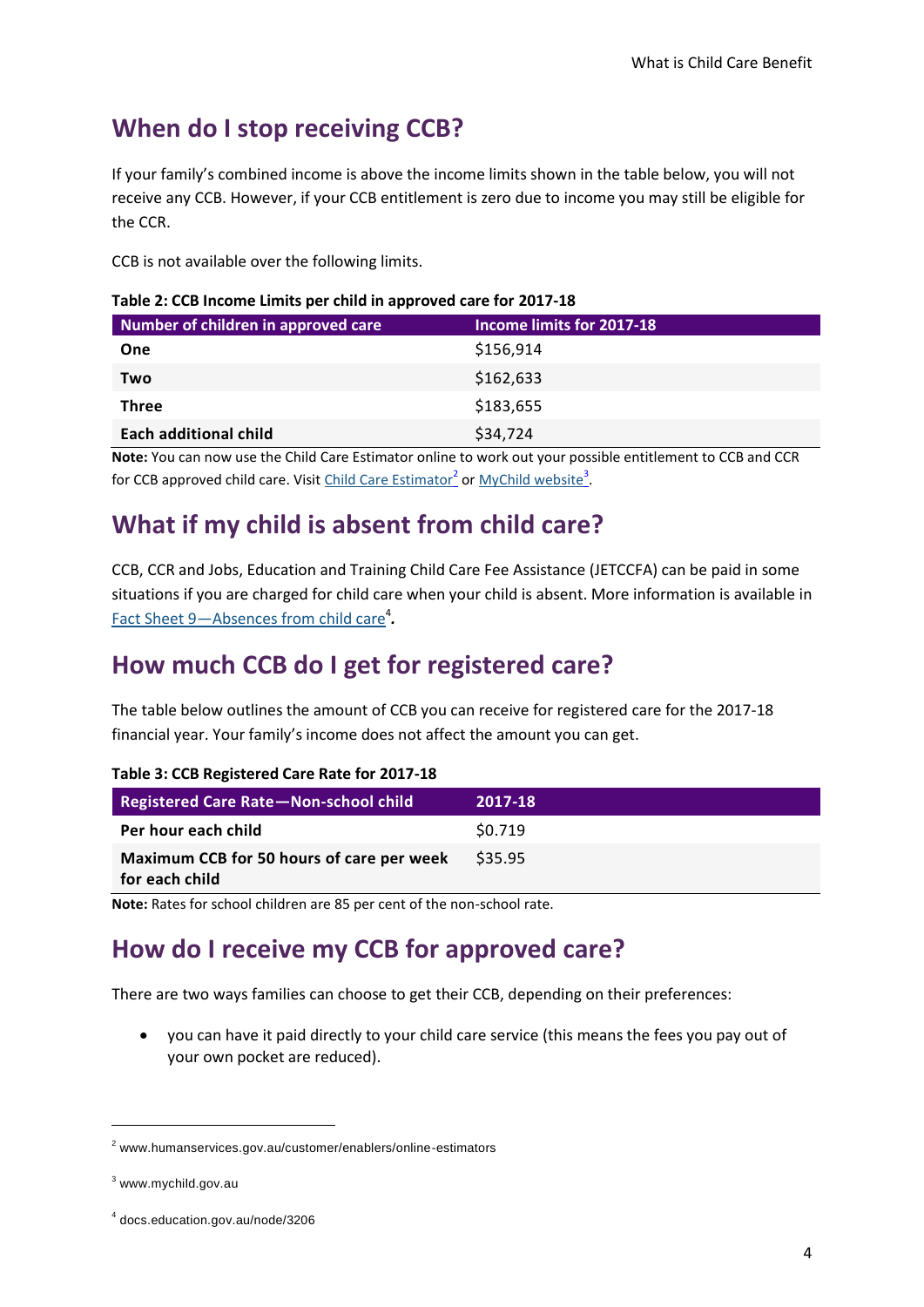you can choose to pay full fees throughout the financial year and get your CCB as a lump sum after the end of that financial year from the Department of Human Services.

You can claim CCB by contacting the Department of Human Services. There is no need for you to claim CCR, as this is automatically assessed once you have lodged a claim for CCB.

**Note:** You must claim CCB as reduced fees (even if your entitlement is zero due to your family's income) if you want to receive your CCR as a fortnightly payment (and in many cases weekly) or as a quarterly payment. At reconciliation your final CCB and CCR entitlements will be paid without the need to submit a CCB lump sum claim.

#### **How do I receive my CCB for registered care?**

To get your CCB for registered care, take your child care receipts (given to you by your registered carer) to the Department of Human Services and complete the [Claim for Child Care Benefit for](http://www.humanservices.gov.au/customer/forms/fa018)  [registered care form \(FA018\)](http://www.humanservices.gov.au/customer/forms/fa018)*<sup>5</sup>* . The Government will pay your CCB into your bank account after you submit a claim. You must claim your CCB within 12 months from when the care was provided.

Your carer cannot receive CCB on your behalf.

If you use a combination of CCB approved care and registered care you need to claim CCB separately for each type of care.

It is important to note that you cannot get the CCR for care provided by a registered carer.

#### **What is the work, training, study test?**

This test determines how many hours of CCB you can get per week.

- For CCB approved care all families can get up to 24 hours of CCB per child per week. To get up to 50 hours you and your partner need to be working, training or studying for at least 15 hours per week (or 30 hours per fortnight) or have an exemption from this test.
- For registered care you and your partner must be working, training or studying or have an exemption from this test to get up to 50 hours of CCB per child per week. No minimum number of hours is required.

#### **How can I get more information?**

To access your details or check your eligibility for child care payments, please contact the Department of Human Services by:

- visiting [the Department of Human Services families website](http://www.humanservices.gov.au/families)<sup>6</sup>
- logging on to your **Centrelink online account** through  $\frac{m\gamma G\alpha v^7}{}$  and selecting 'Child Care' and then 'View Child Care Details and Payments'. If you do not have a myGov account, you can create one by visiting my.gov.au and then linking it to your Centrelink online account

1

<sup>5</sup> www.humanservices.gov.au/customer/forms/fa018

<sup>6</sup> www.humanservices.gov.au/families